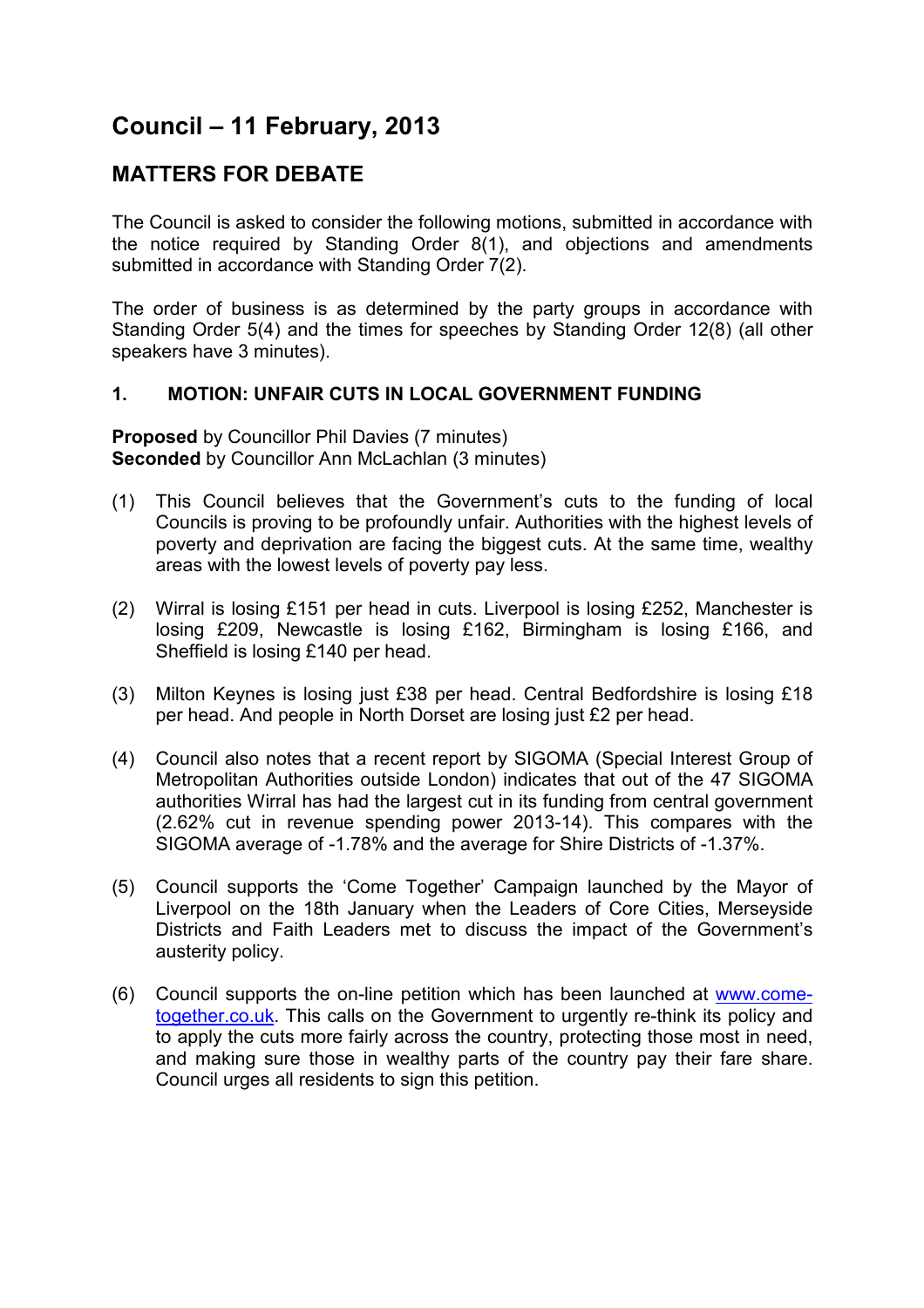**Proposed** by Councillor Alan Brighouse (7 minutes) **Seconded** by Councillor Pat Williams (3 minutes)

Delete all and insert:

- (1) Council notes that this Government, in the same way as the previous Government, distributes the Revenue Support Grant so as to take account of the high cost of providing services in areas of high deprivation, thus ensuring that Councils in areas of high deprivation receive significantly more funding than those in the more affluent parts of the country.
- (2) Council does, however, recognise Wirral's particular financial difficulties as it endeavours to overcome problems created over many years. Council requests the Leader of the Council to make representations to the Government so as to ensure the Government is aware of the specific circumstances facing the Borough.

**Right of reply:** Councillor Phil Davies (7 minutes)

## **2. MOTION: COUNCIL TAX REFERENDUM**

**Proposed** by Councillor Jeff Green (7 minutes) **Seconded** by Councillor Lesley Rennie (3 minutes)

- (1) Council notes the Government has provided a further £1,336,643 (on top of the £9,800,000 already received by the Council specifically for this purpose since 2011) each year for the next two years, to allow Wirral Council to freeze its Council Tax in March this year.
- (2) Council believes for the Labour administration to refuse this cash, and the increased bills it will bring, would be a slap in the face for Wirral tax payers and a further demonstration that this administration is only interested in its own internal issues and not the residents of Wirral.
- (3) Council believes that residents must have a say before the administration turns its back on the cash provided by the Government and instructs the administration to put any increase in Wirral's Council tax to our residents in a referendum.

## **AMENDMENT**

**Proposed** by Councillor Pat Hackett (7 minutes) **Seconded** by Councillor Jean Stapleton (3 minutes)

*Delete everything after paragraph* (1) *and insert the following:*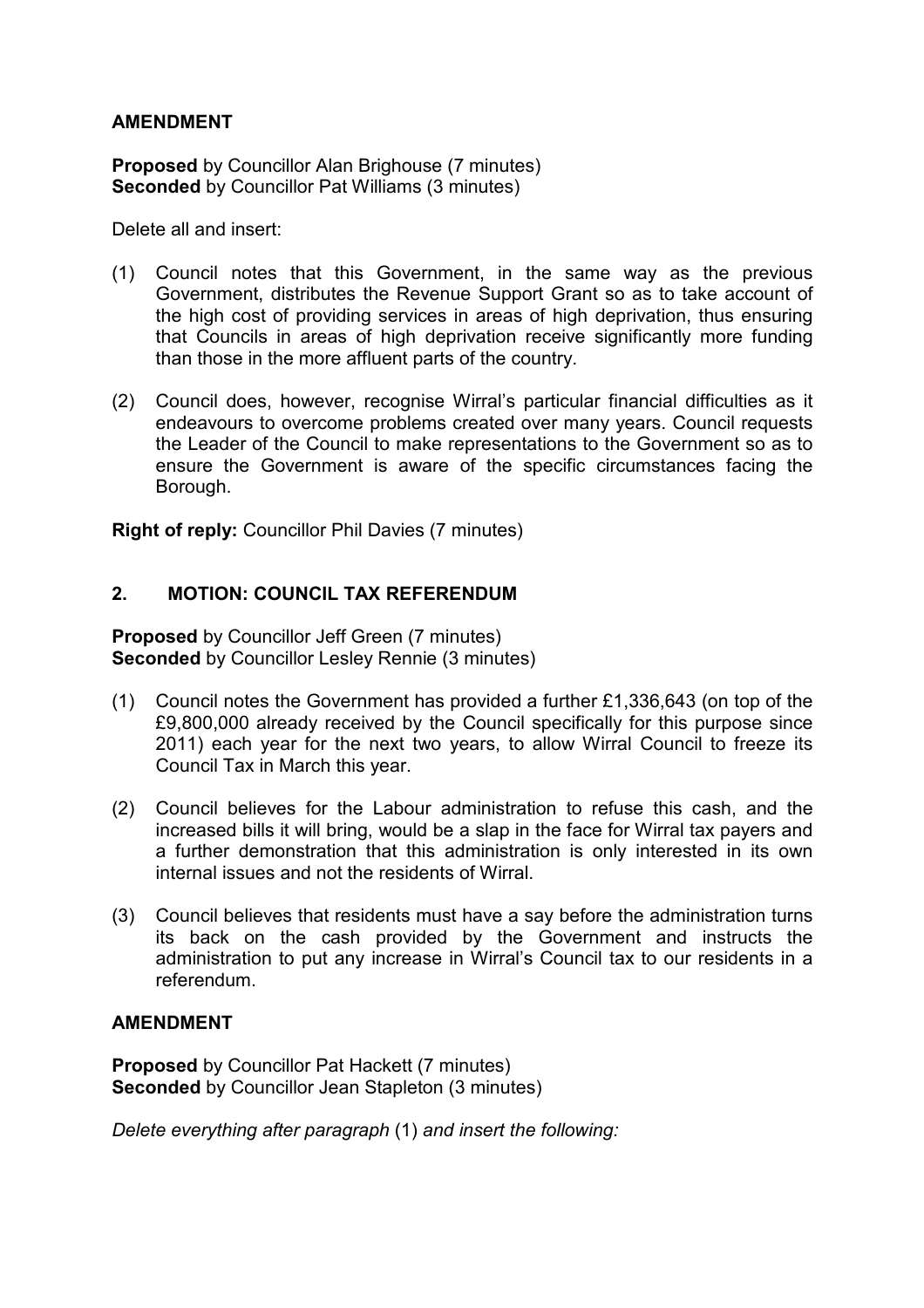- (2) Council notes that no decision has been made regarding the Council Tax freeze grant.
- (3) This matter will be dealt with at the proper time, i.e. when the Administration publishes its budget proposals.

**Proposed** by Councillor Mark Johnston (7 minutes) **Seconded** by Councillor Phil Gilchrist (3 minutes)

*Delete paragraph* (3) *and insert*:

(3) Council notes the cost of holding a 'Council Tax Increase' referendum is estimated to be £200,000 and believes this money would be better used to support front line services currently under threat.

**Right of reply:** Councillor Jeff Green (7 minutes)

## **3. MOTION: COUNCIL FINANCES**

**Proposed** by Councillor Tom Harney (7 minutes) **Seconded** by Councillor Pat Williams (3 minutes)

- (1) Council recognises that the economic problems of the country are resulting in grant reductions from the Government and that the underlying financial problems are the same for all parties, a fact tacitly accepted by senior figures in the Labour Party nationally who have said they will not reverse all cuts.
- (2) Council recognises that not all of Wirral's problems result from the present economic problems of the country and a significant percentage of our problems are made in Wirral.
- (3) A report from the Director of Finance to Cabinet in December highlighted the problems which have been built up over a number of years, including the recording of uncollected debts as assets being carried out over as much as 14 years which has contributed to an inaccurate picture of our financial position.
- (4) It notes that the projected budget gap for 2013/2014, according to a report by the Director of Finance, is £39m, of which £17m (43%) is caused by reduced grants and £22m (57%) as a result of local financial governance issues.
- (5) Council notes with concern that, in addition to the Labour Group misrepresenting the cause of the budget problems as solely the responsibility of the Government whilst ignoring their own contribution, the Council has, on occasion, also not been completely factual as to the causes of the budget situation.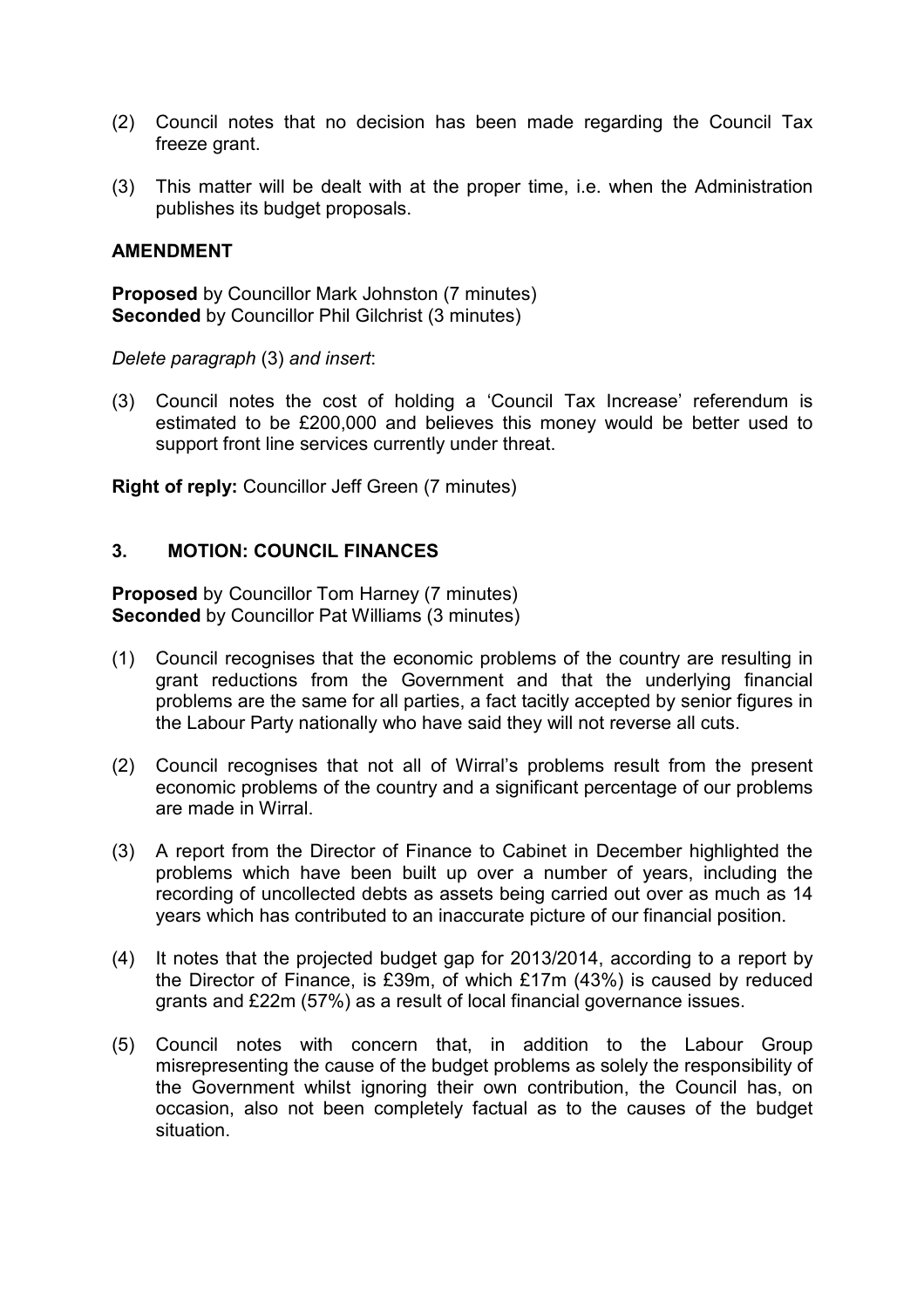- (6) This Council resolves that it will ensure that comprehensive, complete and correct information is given by its officers to both the people of Wirral and used in negotiations with the Government.
- (7) Council resolves to continue to discuss our financial problems with the Government with the aim of finding a way through the impact of the problems this Council has inherited. It recognises that the failure over a number of years to deal with the real situation means that many difficult decisions will need to be made in a short period.

**Proposed** by Councillor Phil Davies (7 minutes) **Seconded** by Councillor Ann McLachlan (3 minutes)

*Delete all and replace with the following:*-

- (1) Council believes that it is unreasonable for the Liberal Democrats to try to avoid taking the blame for the draconian cuts in local government funding which they share responsibility for as a consequence of their coalition with the Tories nationally.
- (2) Council notes that most of the £39 million which the authority has to save in 2013/14 is due to direct cuts in government grants and the government's failure to fund increases in demographic demand, with particular reference to services for children and young people and adult social care.
- (3) Council notes that the authority's financial position has been made worse by a £17 million overspend left by the previous Tory-led administration and a sum of £4 million which the last administration wasted on a Council tax rebate which they put forward shortly before last May's local elections.
- (4) In addition to the above, Council notes that there is some £38.4 million of exceptional items in 2013/14 which will need to be funded through measures such as capitalisation and use of reserves.
- (5) Council resolves to continue being open and transparent in reporting the financial position of the authority. It agrees to continue lobbying the government for a fair deal for Wirral and recognises the progress that has been made in putting the Council's finances in order.

**Right of reply:** Councillor Tom Harney (7 minutes)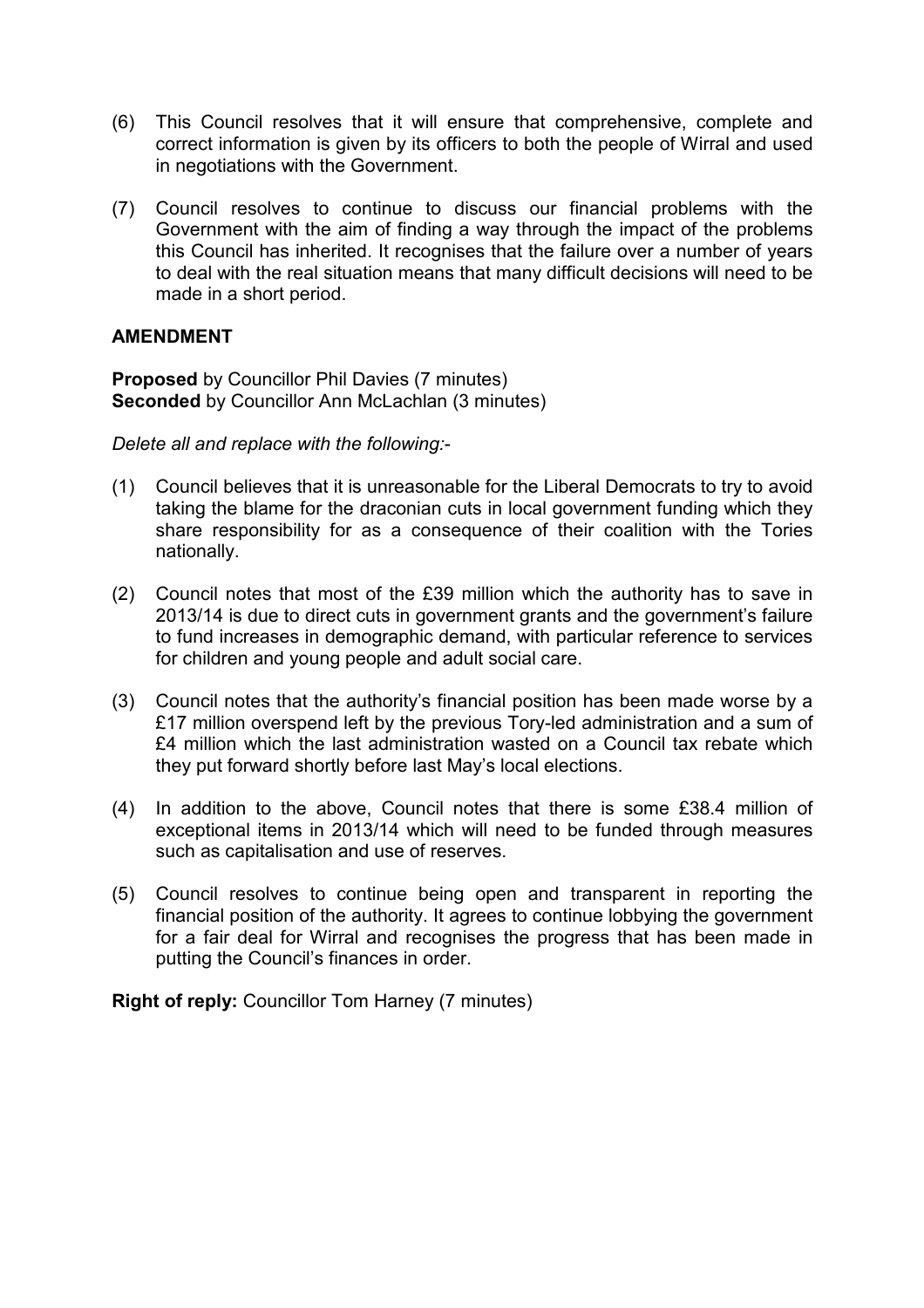## **4. MOTION: VASCULAR SERVICES REVIEW**

**Proposed** by Councillor Chris Jones (7 minutes) **Seconded** by Councillor Moira McLaughlin (3 minutes)

- (1) This Council is profoundly disappointed with the decision of the Secretary of State for Health to confirm the proposal to base the centre for vascular services in the South Mersey region at the Countess of Chester hospital rather than Arrowe Park hospital.
- (2) In is regrettable that in spite of the views expressed previously by this Council, the Health and Well-being Overview and Scrutiny Committee and many Wirral residents, the Government has decided not to review these plans.
- (3) This Council remains firmly of the view that Arrowe Park hospital has excellent vascular services and that this decision is a retrograde step and will result in a diminution in health provision for Wirral residents.

**Right of reply:** Councillor Chris Jones (7 minutes)

## **5. MOTION: ATTACK ON DEMOCRACY IN WIRRAL**.

**Proposed** by Councillor Jeff Green (7 minutes) **Seconded** by Councillor Lesley Rennie (3 minutes)

- (1) Council believes that annual local elections provide our residents with an essential opportunity to give a verdict on the work of individual Councillors in representing their views, working on their behalf to improve their community and assisting in solving problems they might have.
- (2) Council notes the Labour Administration's proposal to abolish local elections in Wirral will also remove the opportunity for the residents of Wirral, on an annual basis, to pass judgement on the policies pursued by those chosen to lead the Council and their stewardship of the money taken from the public's pocket in local and national taxation.
- (3) Council therefore believes the Labour administration's proposal to abolish annual local elections to be fundamentally undemocratic and a return to its authoritarian ways.
- (4) Council expresses its opposition to this proposal and calls on the administration to stop wasting time and resident's money on taking it any further.

## **AMENDMENT**

**Proposed** by Councillor Tony Smith (7 minutes) **Seconded** by Councillor Stuart Whittingham (3 minutes)

*Delete everything and replace with the following:*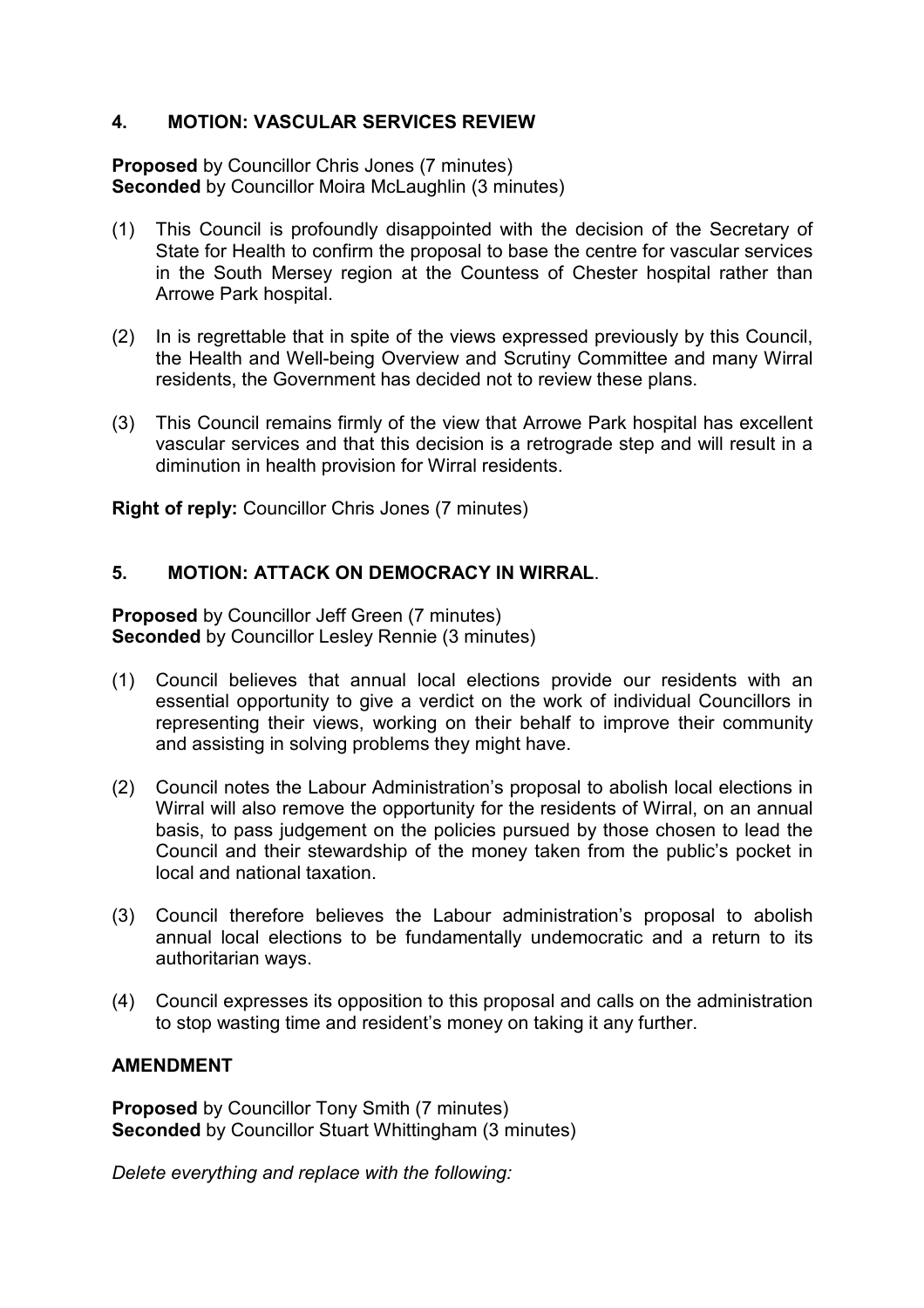- (1) Council does not agree that moving to all out elections every four years is an 'attack on democracy'. This model is used widely throughout England by Councils of all political persuasions.
- (2) Elections every four years have the potential to deliver more stable administrations and avoid frequent lurches in policies which is often the outcome of annual elections where rapid changes in political control takes place.
- (3) Council notes that a move to all out elections every four years will result in a saving to the authority of £100,000.
- (4) Council further notes that this budget option was supported by almost 75% of respondents in the 'What Really Matters' consultation.

**Proposed** by Councillor Phil Gilchrist (7 minutes) **Seconded** by Councillor Stuart Kelly (3 minutes)

*In paragraph* (1), *replace the words* "annual local elections provide" *with* "an established pattern of elections provides".

*In paragraph* (2), *replace the word* "annual" *with* "regular".

*Delete paragraphs (*3) *and* (4) *and insert:*

(3) Council believes that alternative options can be considered that maintain regular local elections, such as reducing the size of the Council to 60 members, comprising 30 two Member wards elected every two years, and asks LDWP to consider all available options and report their findings to Cabinet and subsequently to Council.

**Right of reply:** Councillor Jeff Green (7 minutes)

## **6. MOTION: 'HEALTHY HOMES' AND THE CASE FOR SELECTIVE LICENSING OF THE PRIVATE RENTED SECTOR**

**Proposed** by Councillor Stuart Kelly (7 minutes) **Seconded** by Councillor Alan Brighouse (3 minutes)

(1) Council notes that The Wirral JSNA<sup>1</sup> estimates that '33.9% of private rented dwellings (5,929) have at least one category 1 hazard' which include excess cold, tripping hazards, and electrical hazards (section 2.2 refers); that The Wirral Housing Strategy<sup>2</sup> highlights the sector as containing many vulnerable households where 'housing conditions are around three times worse than owner occupied homes' (page 13 refers); and that the last Private Sector Stock Condition Survey showed that 59.3% of properties in the private rented sector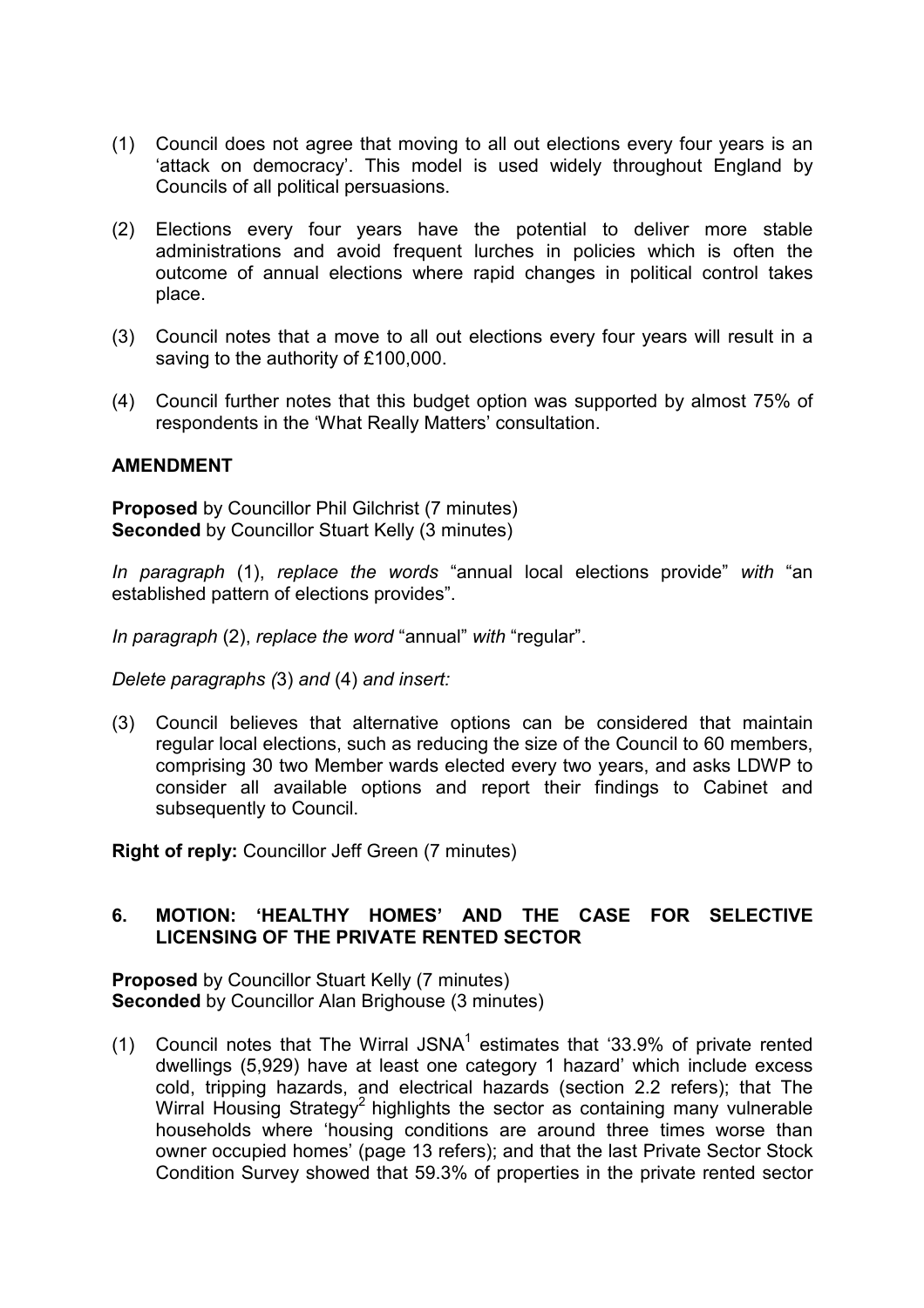were non-decent. Council believes this has a negative effect on the health of those living in such circumstances.

- (2) Council notes and supports The Healthy Homes Scheme which began with a pilot project in the Victoria Parade Area in New Brighton and notes that 836 Healthy Homes assessments have been completed, resulting in 966 referrals to partner organisations. Council notes that most referrals to the scheme are from health & social care professionals and that the scheme is contributing to key Public Health priorities such as reducing health inequalities.
- (3) Council notes with concern that, despite the number of privately rented properties increasing by 80% between 2001 – 2011, only 16% (2,761) of private rented properties are included in Wirral's own voluntary Accreditation Scheme and thanks the 28 landlords and agents who are members for their commitment to the aims of the Scheme on behalf of their tenants<sup>3</sup>.
- (4) Council notes the selective licensing powers available to local authorities and their use in tackling landlord failure in other parts of the country, notably Newcastle CC and Newham LBC, and that Liverpool CC has begun its own consultation on the issue $4$ .
- (5) Council acknowledges the Housing Strategy's aspiration to 'see a healthy private rented sector with good quality properties and management standards' by 2026. (page 13 refers)
- (6) Council believes people looking to rent privately have no means of establishing whether their prospective landlord is good or bad and that if they are accredited they will have had to demonstrate that they have satisfactory management arrangements in place and their properties meet a defined standard.
- (7) Council believes that licensing offers the opportunity for prospective tenants to make informed choices and also protect communities who have suffered from neighbouring properties being bought by landlords and let indiscriminately to unsuitable tenants.
- (8) Council notes an increase in the use of statutory enforcement powers under Housing Act 2004 nationally and in Wirral and Council agrees to sign a statement of support for Shelter's national campaign by pledging to do everything within its power to stamp out rogue landlords<sup>5</sup>.
- (9) Council calls upon the cabinet members responsible for Housing/Community Safety and Public Health to work together to re-examine the case for using selective licensing as part of the tool kit available in tackling sub standard housing and poorly managed private rented accommodation and to use those powers as part of a roll out of the New Brighton Healthy Homes scheme to other areas of Wirral where LSOA information suggests public health problems are linked to the lack of decent homes.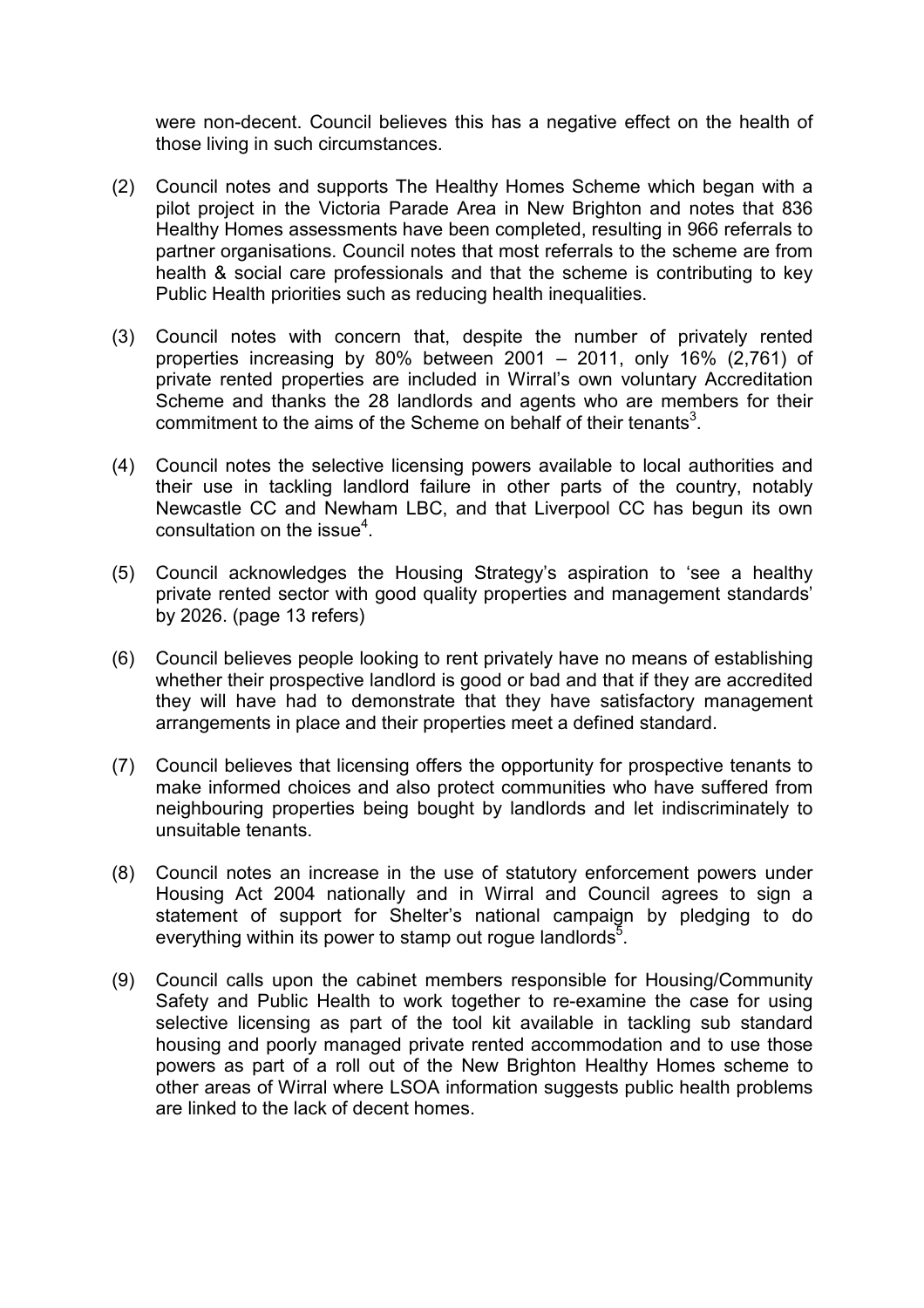## Web Link References.

1. Wirral Joint Strategic Needs Assessment http://info.wirral.nhs.uk/document\_uploads/jsna/JSNA%20Housing%20Section%20Fi nal%20Dec%202011\_44746.pdf

2. Wirral Housing Strategy (2011-2026) http://www.wirral.gov.uk/downloads/3857

3. Property Accreditation Scheme – List of Accredited Landlords and Agents http://www.wirral.gov.uk/downloads/3336

4. Liverpool City Council Cabinet Report 21/12/12 http://councillors.liverpool.gov.uk/documents/s112943/H7%20- %20Introduction%20of%20Licensing%20for%20Private%20Rented%20Property.pdf

5. Shelter Campaign Site – Evict Rogue Landlords http://england.shelter.org.uk/campaigns/evict\_roque\_landlords

## **AMENDMENT**

**Proposed** by Councillor George Davies (7 minutes) **Seconded** by Councillor Chris Jones (3 minutes)

*Add new paragraph* (10)

(10) Council calls upon the Cabinet members responsible for Housing/Community Safety and Public Health to work together to re-examine the case for using selective licensing in conjunction with other tools available such as landlord accreditation, statutory enforcement, Healthy Homes and Empty Property Assistance in tackling poor quality private rented accommodation in some of our poorest neighbourhoods in the Borough.

**Right of reply:** Councillor Stuart Kelly (7 minutes)

## **7. MOTION: THE EMPTY RHETORIC OF LOCALISM**

**Proposed** by Councillor Adrian Jones (7 minutes) **Seconded** by Councillor Brian Kenny (3 minutes)

- (1) This Council is profoundly disappointed that the Government's support for 'localism' is proving to be merely empty rhetoric on two key issues where new duties have been given to the Council but funding has been cut.
- (2) In the Spending Review 2010 the Government announced that Council Tax Benefit would be abolished and replaced with localised support schemes for Council Tax administered by local authorities. At the same time, it was announced that Government support would be reduced by 10% of current year spend. For Wirral this amounts to a shortfall of £3.2 million.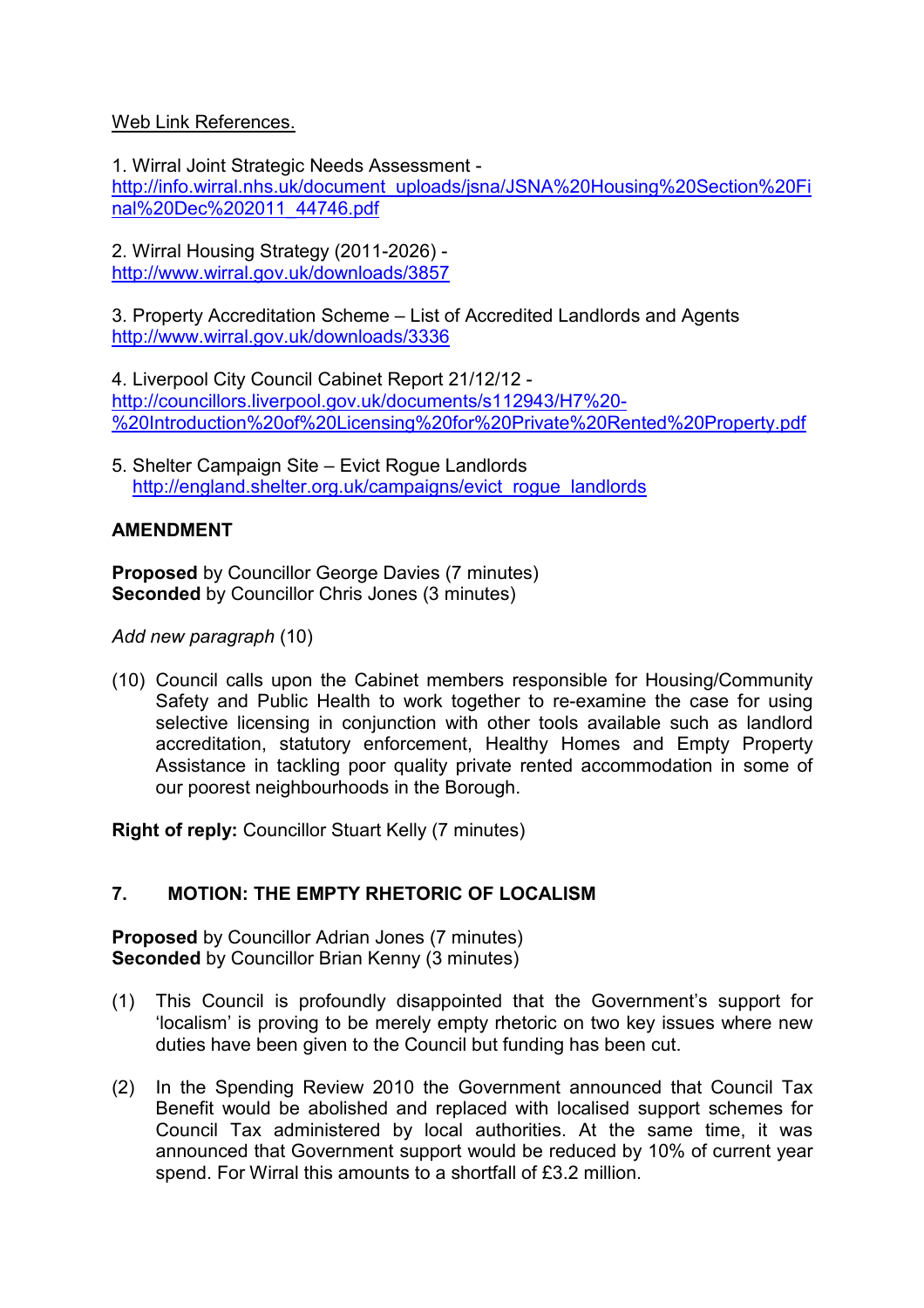- (3) The Government has also transferred responsibility for administering Crisis Loans for Living Expenses and Community Care Grants from the Department of Works and Pensions to local authorities via a local scheme and, in the case of Wirral, the funding for these schemes has been cut by £229,575. At a time when a range of benefits are being cut by the Government, to reduce the amount of money to help people in crisis and to ask Councils to administer it demonstrates a clear need for this decision to be reviewed.
- (4) It is difficult to see how such decisions by Government are consistent with localism particularly where adequate resources are not devolved to local Councils to enable them to deliver effective services to local residents.
- (5) Council calls on the Government to undertake an urgent review of its policies on localism with a view to ensuring that transfers of duties and responsibilities from central to local government are accompanied by adequate resources.

**Right of reply:** Councillor Adrian Jones (7 minutes)

## **8. OBJECTION: MINUTE 170 (CABINET - 24 JANUARY 2013) NEIGHBOURHOOD WORKING**

**Proposed** by Councillor John Hale (7 minutes) **Seconded** by Councillor Simon Mountney (3 minutes)

- (1) Council believes a Constituency is not a Neighbourhood but a collection of Neighbourhoods.
- (2) The proposal to abolish Neighbourhood Forums will seriously damage the relationship of local residents with the Council, as they will be unable to highlight problems or concerns attached to their particular neighbourhood as they can do at present at regular meetings, at convenient locations with Councillors, Council Officers and representatives of other public services.
- (3) Residents will lose the relatively modest funds allocated to the Neighbourhood Forums and at present used to support local projects and initiatives put forward by a variety of local voluntary groups for the benefit of the local community.
- (4) It is not just neighbourhoods in areas of West Wirral such as Pensby, Barnston and Thingwall who will lose out, but every neighbourhood in Birkenhead, Wallasey and South Wirral.
- (5) We do not believe that there was as claimed, strong support for this new model when a majority expressed the greatest reluctance or disagreed completely.
- (6) It is almost certain that the new scheme would be more costly to run that the present scheme even allowing for the abolition of grants and financial support for the local Neighbourhood Forums.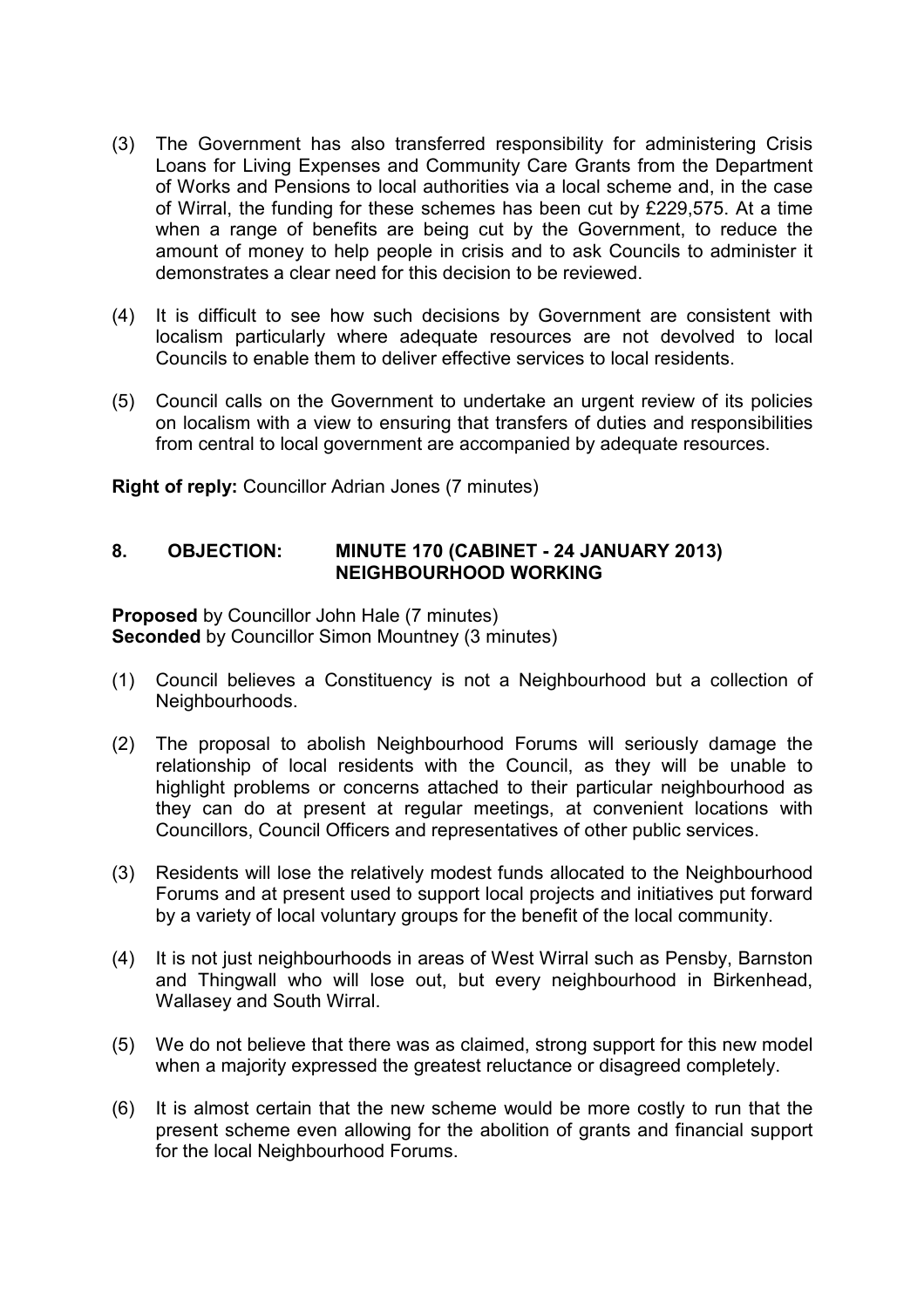(7) Council therefore recommends no action be taken on this proposal until proper and full consultation has taken place between the Party Leaders and, through them, all elected Members as the Deputy Leader of the Council promised the Improvement Board on the 23 January 2013.

**Right of reply:** Councillor Phil Davies (7 minutes)

## **9. OBJECTION: MINUTE 170 (CABINET - 24 JANUARY 2013) NEIGHBOURHOOD WORKING**

**Proposed** by Councillor Mark Johnston (7 minutes) **Seconded** by Councillor Stuart Kelly (3 minutes)

*Delete recommendation and insert:* 

Council notes the proposal to establish a new neighbourhood working approach in Wirral and refers the report for further discussion to a Members' Working Group and that the Working Group be asked to consider and report back on:

- The appropriateness of transient constituency boundaries being used to define the proposed committees as opposed to natural community ties.
- How effective localised engagement at ward level can be maintained with representatives of the local community.
- How resources will be properly and fairly devolved to support delivery of the local plans.
- The overall financial and democratic implications arising from the proposals.

**Right of reply:** Councillor Phil Davies (7 minutes)

## **10. MOTION: CUTS TO TAX CREDITS**

**Proposed** by Councillor Mike Sullivan (7 minutes) **Seconded** by Councillor Bernie Mooney (7 minutes)

- (1) This Council condemns the Government's decision to cut Working Tax Credits. In Wirral, 23,300 hard-working people will be hit by this cut.
- (2) Council also notes with extreme concern that at the same time as the Government is giving the richest 2 percent of earners a £3 billion tax cut, Tory MP for Wirral West, Esther McVey, has admitted that her Government has plunged 200,000 children into poverty with the cut to Tax Credits.

## **AMENDMENT**

**Proposed** by Councillor Wendy Clements (7 minutes) **Seconded** by Councillor Simon Mountney (3 minutes)

*Delete all and replace with:*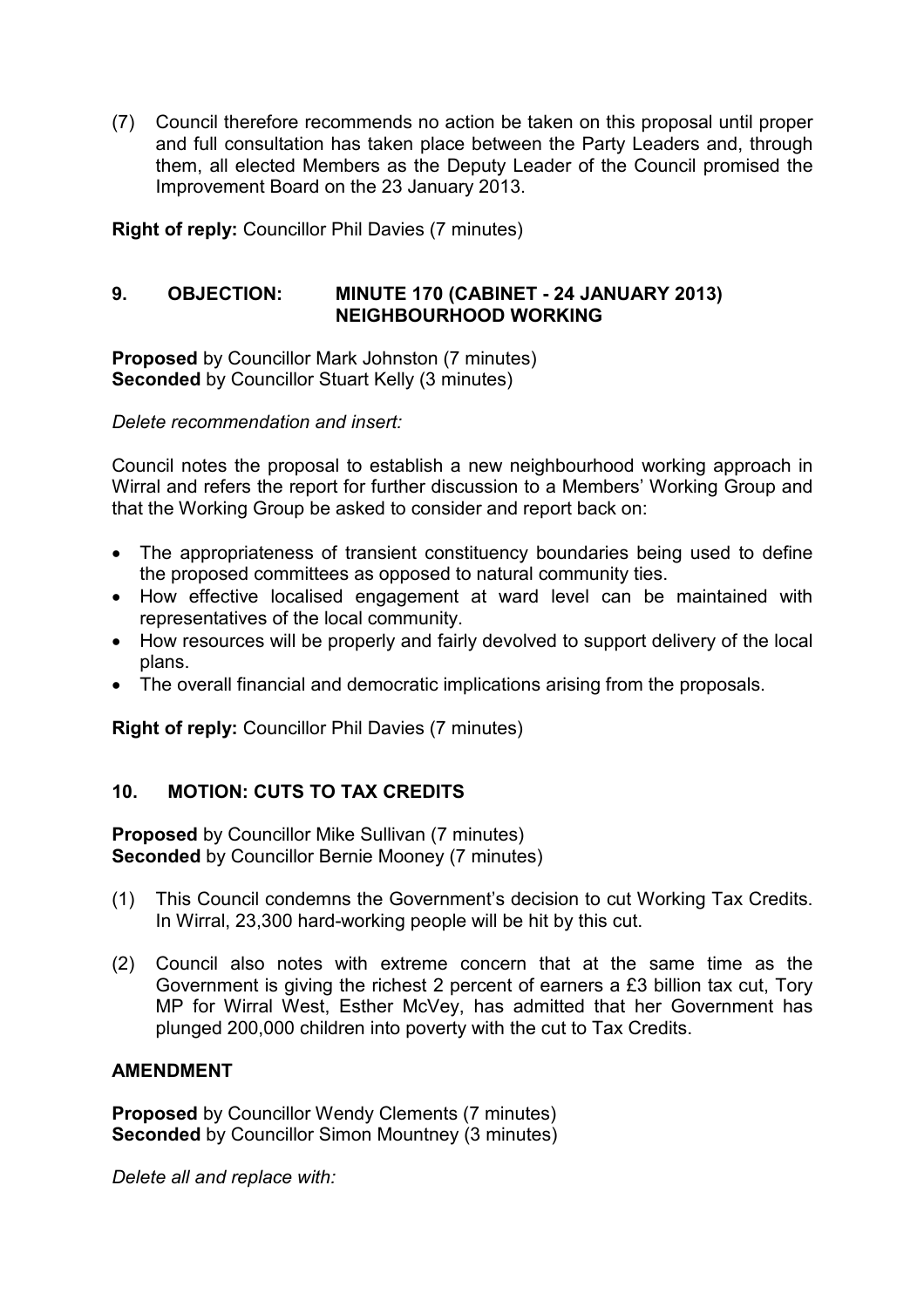- (1) This Council notes the largest ever increase in personal tax allowance from April 2013 which will lift more than 2 million people out of paying tax altogether.
- (2) Council further notes that under Labour the target to halve child poverty by 2010 was missed by 600,000 children.
- (3) Council further notes that it is misleading to look at the impacts of uprating (eg Working Tax Credits) in isolation, and the Government is investing in tackling the root causes of child poverty through making work pay. Council recognises that work is the best route out of poverty. Universal credit will reduce poverty by making work pay and providing an effective route out of poverty for up to 250,000 children. 75% of the gainers from Universal Credit are in the bottom 40% of the income distribution.
- (4) Council welcomes the Government's consultation on better measures for Child Poverty to better reflect the reality of Child Poverty in the UK today.
- (5) Council notes that the Government is committed to tackling child poverty and to eradicate the causes including worklessness, educational failure and family breakdown, rather than simply treating the consequences of the problem.
- (6) Council notes that income will remain a key indicator in defining what it means to be in poverty, but income is not all that matters. It is now widely understood that the current relative income measure by itself is not an accurate picture of child poverty. There need to be better measures that capture the reality of children's experience of poverty. That is why the Government is consulting on what those measures should be.
- (7) Council notes that the Government is taking action to tackle child poverty including introducing universal credit, which will simplify the benefit system and ensure that work is always the best option; investing more in nursery and preschool provision, including providing 260,000 disadvantaged two-year-olds with 15 hours a week free child care; investing in education, including £2.5 billion for the pupil premium for disadvantaged pupils and £1.2 billion for capital investment in schools; and raising the tax threshold which will lift more than 2 million people out of paying tax altogether.

**Proposed** by Councillor Alan Brighouse (7 minutes) **Seconded** by Councillor Tom Harney (3 minutes)

*Delete all and insert:* 

- (1) Council notes that Working Tax Credits are expensive to administer, prone to error and discourage an individual from increasing their earnings.
- (2) Council recognises that a far more efficient way to increase household income of low and middle income families is to increase the level at which tax becomes payable and to encourage the adoption of a living wage.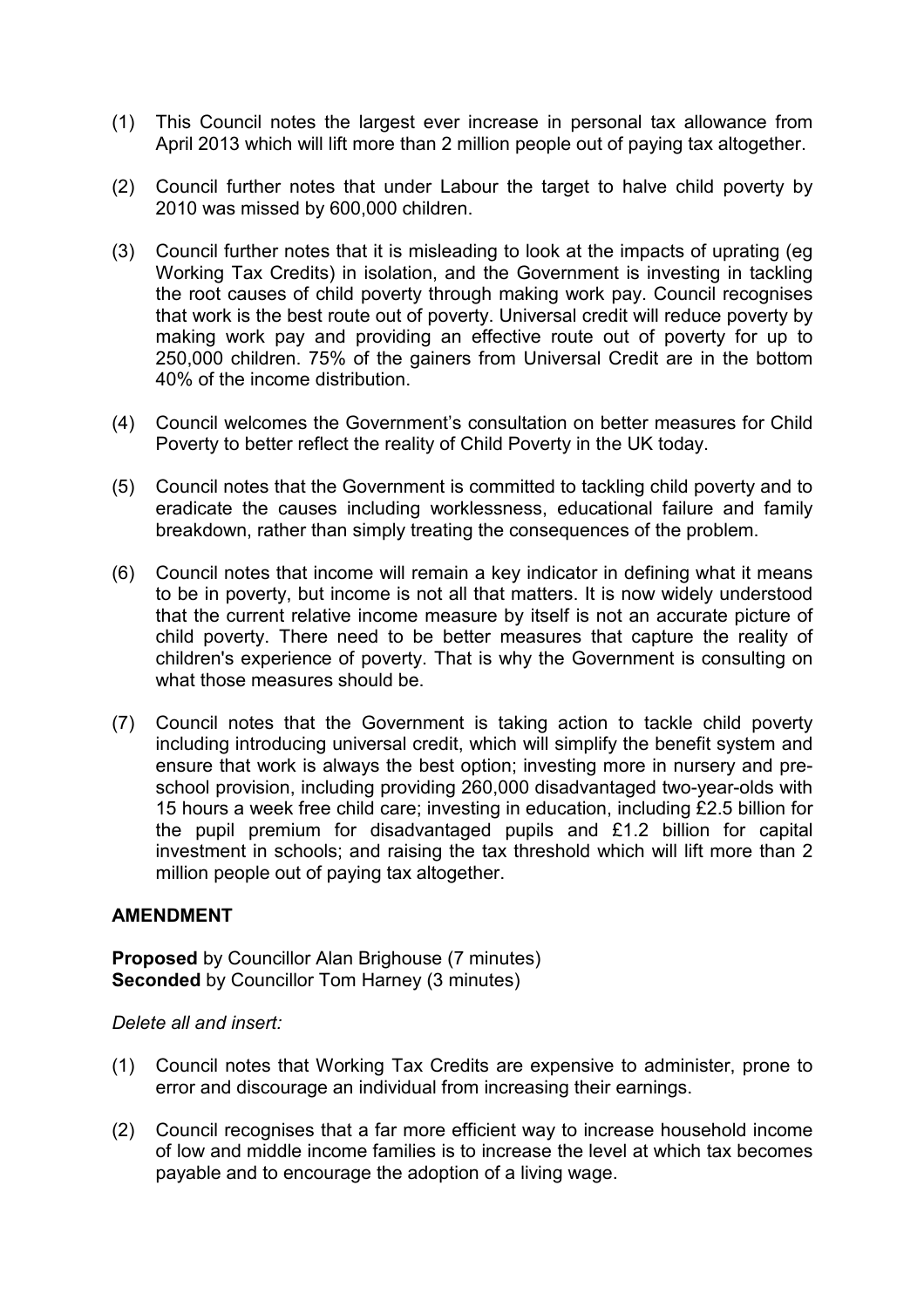(3) Council also notes the measures taken by the Coalition Government to create a fairer tax system. Apart from one month of the last Labour Government, the rate of tax paid by the highest earners was less than at any time under the present Government. In addition, increases to Capital Gains Tax, Stamp Duty and the removal of Child Benefit from high rate tax payers, together with a significant reduction in the income tax paid by low and middle income families, has brought a greater degree of fairness to personal taxation.

**Right of reply:** Councillor Mike Sullivan (7 minutes)

#### **11. MOTION: CONSTRUCTION INDUSTRY BLACKLISTS**

**Proposed** by Councillor Dave Mitchell (7 minutes) **Seconded** by Councillor Stuart Kelly (3 minutes)

- (1) Council notes that there are some construction companies who have been supporting and subscribing to industry 'blacklists' collated by the Consulting Association (a private consultancy) and that the Information Commissioner has investigated and taken legal action against both the Consulting Association and a number of construction companies for this practice.
- (2) Council believes 'Blacklisting' is an unacceptable practice that cannot be condoned and therefore resolves not to include companies who continue using this information on the approved list for future construction work procured by the Council.

#### **AMENDMENT**

**Proposed** by Councillor Joe Walsh (7 minutes) **Seconded** by Councillor Brian Kenny (3 minutes)

*Add the following:*

- (3) Council supports the national campaign, led by the GMB union, aimed at forcing those who have been involved in blacklisting to apologise to those who have been affected by it.
- (4) Council further notes that as a result of the concentration of construction activity in and around large cities, many of those alleged to have been discriminated against live in large urban areas. This may well include residents of Wirral.
- (5) Council instructs officers to write to the Information Commissioner to release the names and addresses of residents of Wirral who are affected by any blacklist.

**Right of reply:** Councillor Dave Mitchell (7 minutes)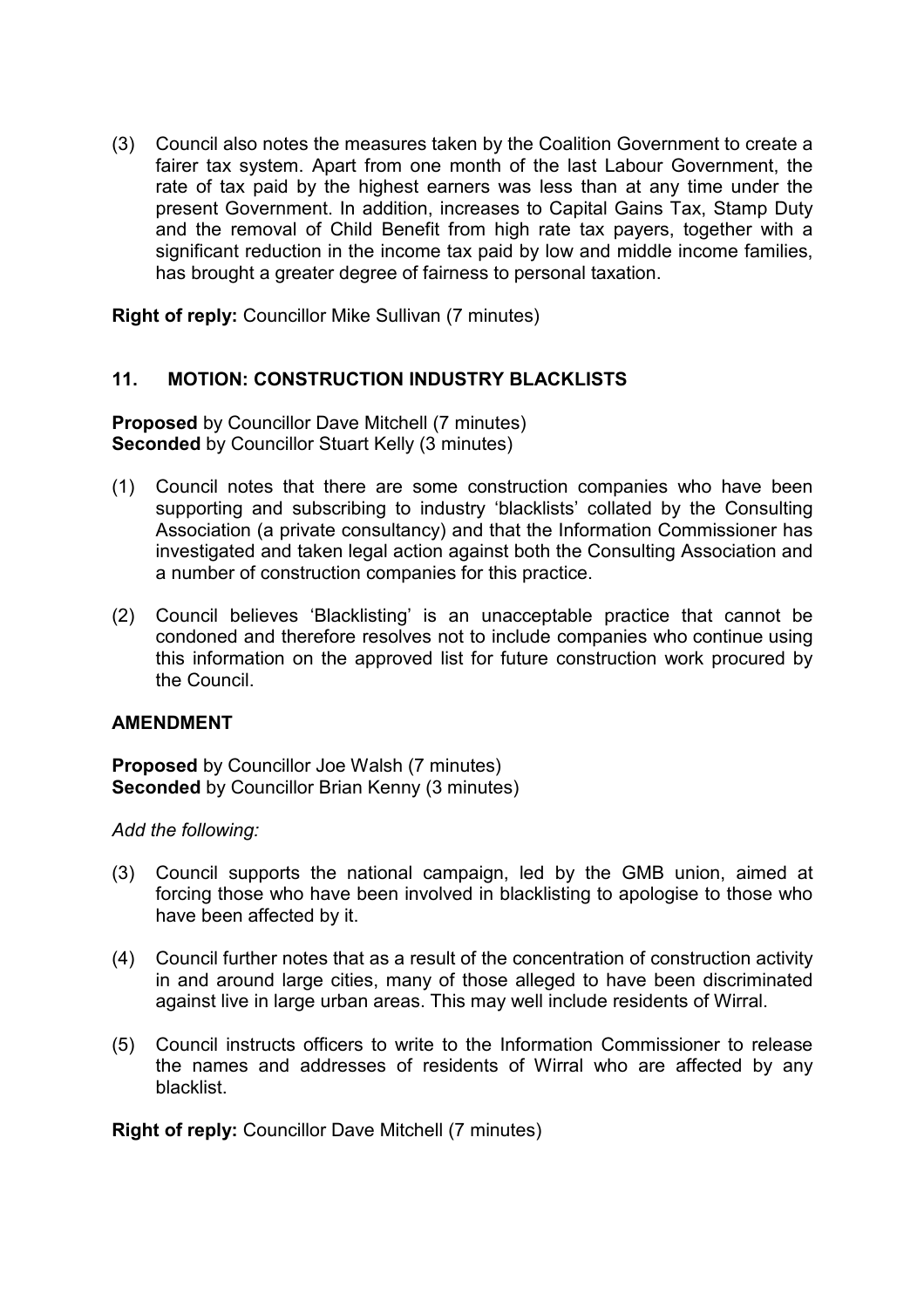## **12. MOTION: PAYDAY LOANS**

**Proposed** by Councillor Adrian Jones (7 minutes) **Seconded** by Councillor Joe Walsh (3 minutes)

- (1) Council notes that the Conservative Party is heavily funded by City of London finance businesses.
- (2) Council further notes that since the world-wide bank and hedge-fund crash of 2008 just 1000 of the richest UK residents own wealth that has increased by £155billion. Simultaneously, councils, the NHS, low-wage families, and pensioners, are hit by the Government's cuts whilst the Tories' super-rich funders are granted breathtaking tax reductions.
- (3) In hideous contrast, as many as a million UK residents have now been victims of "Payday loans" whilst 7.8 million are struggling to keep a roof over their families' heads. As many as 2.8 million householders have overdrawn in their banks to meet their mortgage or rent bills. Some of the most desperate victims of Government "austerity" policies, designed to pay off the bankers' gambling losses, quickly become sucked into never-ending debt through "Payday loans" as lenders are allowed to charge as much as 4,000% in annual interest rates. Council calls on this government to legislate urgently to end this immoral exploitation of its most vulnerable victims.

## **AMENDMENT**

**Proposed** by Councillor Christopher Blakeley (7 minutes) **Seconded** by Councillor Jeff Green (3 minutes)

*Delete all and replace with:* 

- (1) Council notes that the Government is taking steps to tackle the problems associated with high cost credit.
- (2) Council further notes the Government is giving financial regulators the powers to impose restrictions on the total cost of credit. Additionally, the Government is also giving the Office of Fair Trading (OFT) a new power to suspend consumer credit licences immediately where there is an urgent need to protect consumers.
- (3) Alongside its publication of a progress report in November 2012, the OFT announced it has opened formal investigations into several payday lenders. These investigations are targeting aggressive debt collection practices and the OFT has written to all 240 payday lenders about poor practices in the sector. The OFT has also published revised Debt Collection Guidance. This guidance focuses on a specific repayment mechanism to ensure that traders with a consumer credit licence do not misuse it.
- (4) Beyond this, the Government has taken action to make sure consumers are better protected. Following discussions with the Government, 90 per cent of the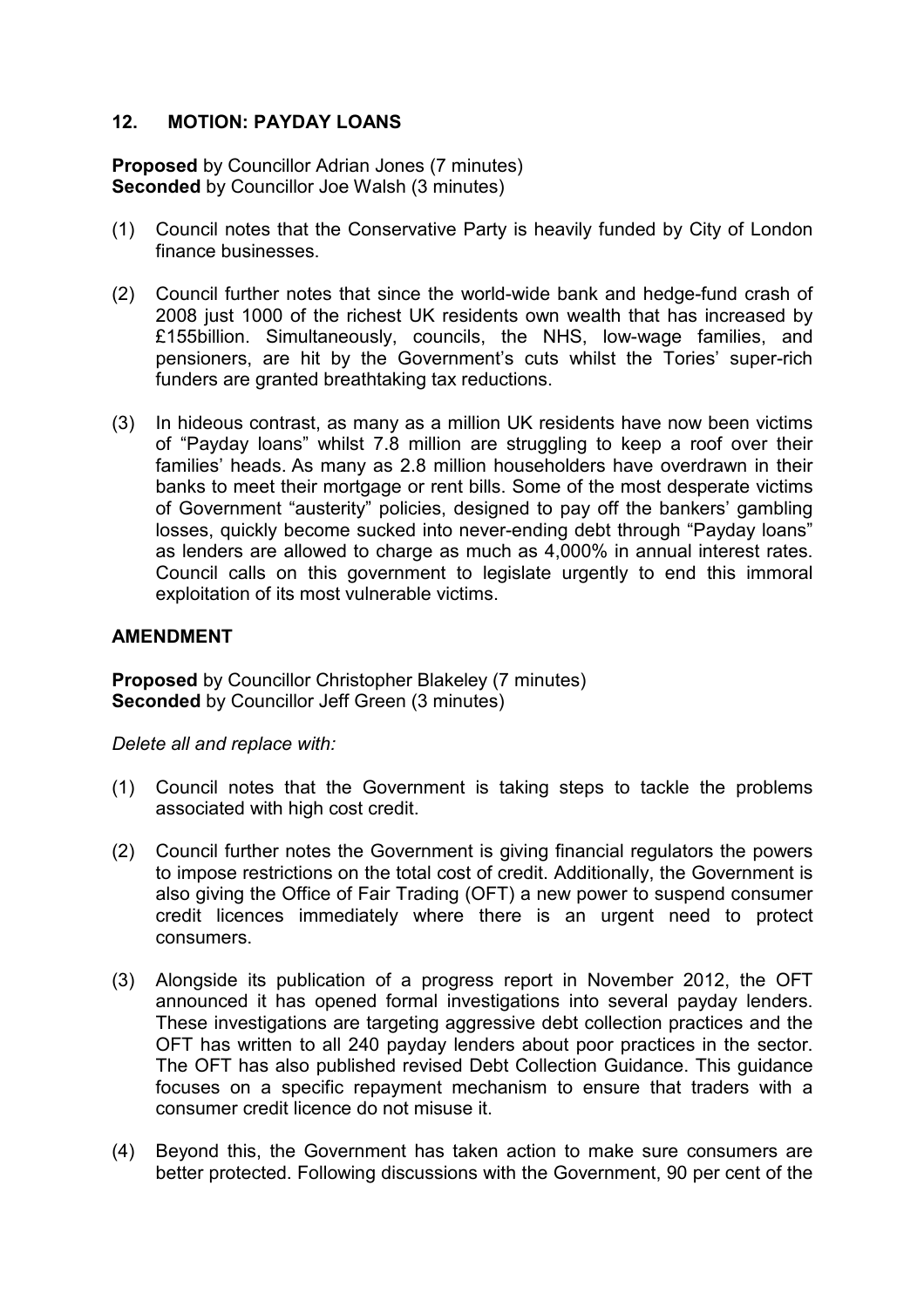payday and short-term loan industry agreed to improve their codes of practice to increase transparency and provide better protection for consumers. Commitments include: a good practice customer charter, more help for those in financial difficulty and effective monitoring by the Trade Association to root out poor practices.

- (5) The Government has also provided a £27 million grant to provide face-to-face debt advice and the funding contribution of £1 million to the National Debtline to support telephone debt advice has been maintained for 2012/13. This is in addition to the Money Advice Service which offers free national financial advice, helping to increase levels of financial literacy and empowering consumers to take charge of their finances.
- (6) Council puts on record its thanks to the Government for the action it has taken and continues to take to deal with this problem and urges it to continue to work with the OFT to bring about continuing improvements.

## **AMENDMENT**

**Proposed** by Councillor Pat Williams (7 minutes) **Seconded** by Councillor Stuart Kelly (3 minutes)

*Delete paragraphs* (1) *and* (2).

*Renumber paragraph* (3) *as paragraph* (1) *and delete* "In hideous contrast," *and replace with* "Council is concerned that".

*Insert:* 

- (2) Council welcomes the fact that the Financial Services Act 2012 gives the new Financial Conduct Authority powers to cap the total amount charged by the high-cost credit industry and acknowledges the contribution made in achieving this by Stella Creasy MP and The Most Reverend Justin Welby and calls on MPs to monitor the work of the FCA to ensure that credit customers are properly protected against extortion.
- (3) Council further agrees to write to Wirral Members of Parliament, raising its concerns that high cost credit companies should also be controlled under the Ofcom Broadcasting Code and only be allowed to advertise after the 2100hrs 'watershed'; Council considers high credit commercials are wholly inappropriate during children's programmes.

**Right of reply:** Councillor Adrian Jones (7 minutes)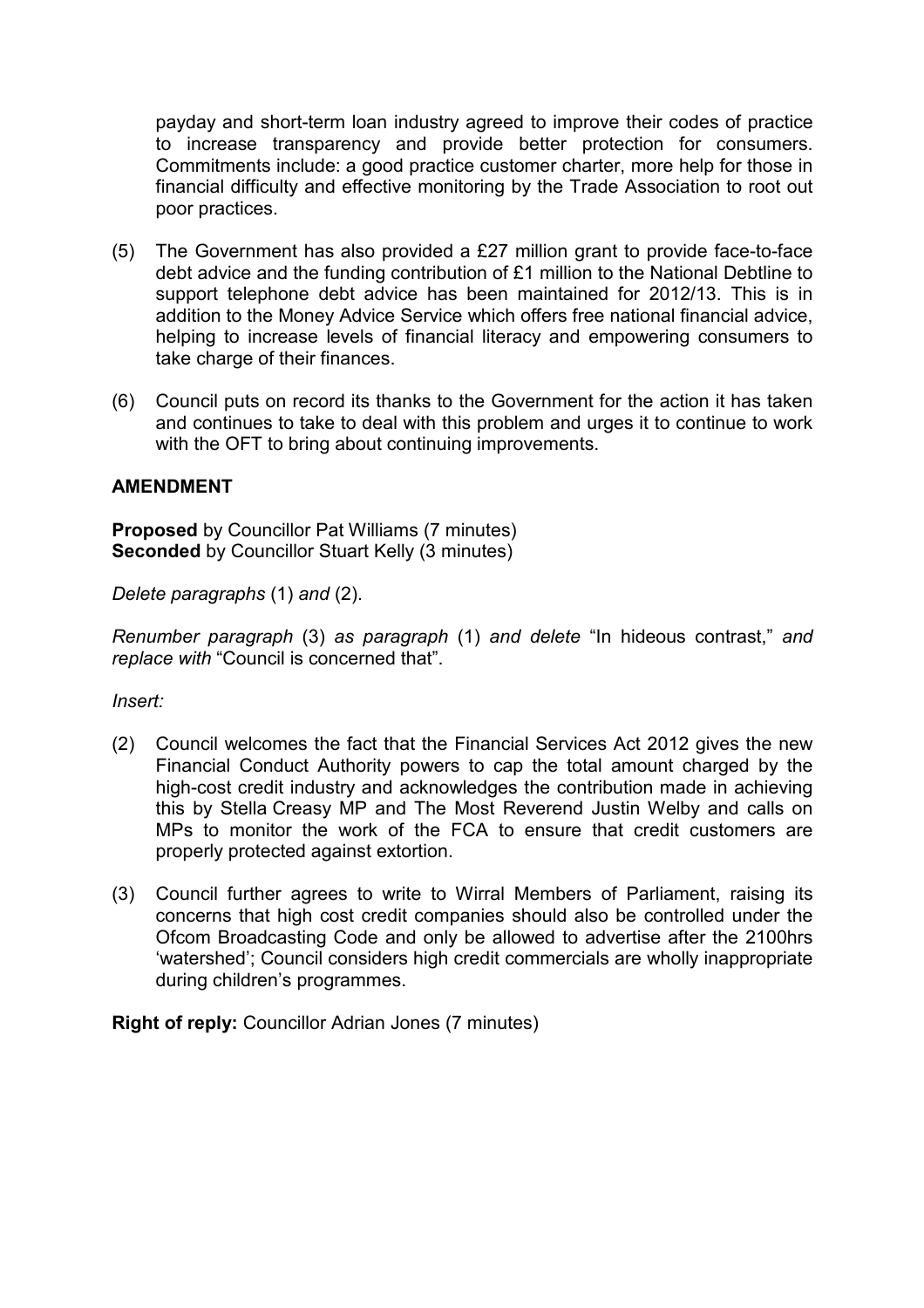## **13. MOTION: TAX AVOIDANCE AND PUBLIC SECTOR CONTRACTS**

**Proposed** by Councillor Tom Harney (7 minutes) **Seconded** by Councillor Stuart Kelly (3 minutes)

- (1) Council notes the widespread practice of some multinational companies to minimise their exposure to UK taxation by manipulating their payments to subsidiaries located in tax havens.
- (2) Council expresses support for the many local businesses which make full and fair tax payments every year.
- (3) Council urges the Government to continue to extend its programme of measures designed to make all companies pay fair taxation based upon genuine profit levels.
- (4) Council notes the campaign of the consumer organisation, Ethical Consumer, to allow local councils and other public procurement bodies to take into account corporate tax strategies when they award public contracts and supports this aim.
- (5) Council notes that whilst procurement policy has some guidance regarding ethical procurement, this policy could be significantly strengthened; and calls on Cabinet to work with the Local Government Association to bring forward a set of legally binding procurement rules that require companies delivering and bidding for the delivery of public service contracts to demonstrate high ethical, environmental and anti-tax avoidance standards.

## **AMENDMENT**

**Proposed** by Councillor Brian Kenny (7 minutes) **Seconded** by Councillor Janette Williamson (3 minutes)

*Add the following:* 

(6) Council supports fair taxation for companies, but this should also apply to citizens. Accordingly, Council condemns the huge tax cut for millionaires announced by George Osborne in last year's budget.

**Right of reply:** Councillor Tom Harney (7 minutes)

## **14. MOTION: UNIVERSAL CREDIT**

**Proposed** by Councillor Phil Gilchrist (7 minutes) **Seconded** by Councillor Pat Williams (3 minutes)

(1) This Council notes that Universal Credit: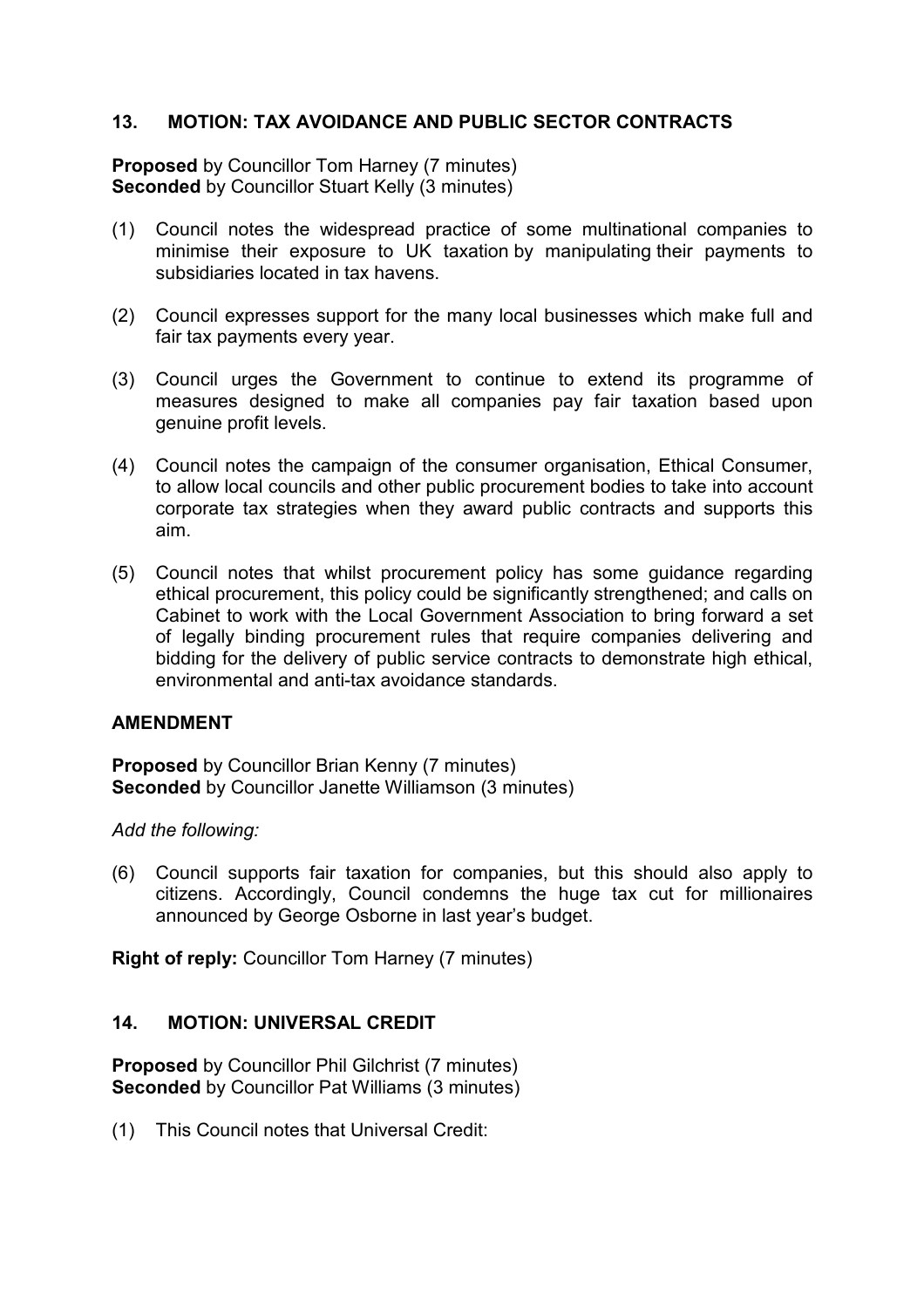- is being developed with a Pathfinder Service in the Greater Manchester area from April 2013
- is being extended to people who need that help and support with the aim of completing the new service by the end of 2017
- has been the subject of a House of Commons Select Committee Report and regular feature of 'Parliamentary Questions' on its impact and progress.
- (2) Council notes that on 10th December 2012, Mr Clive Betts MP questioned the Secretary of State for Work and Pensions as follows….

*'What progress is the Department making in discussing with councils about the need to provide a joined-up service so that, in future, people will need make only one contact when their incomes change?'* 

and that the Secretary of State for Work and Pensions (Mr Iain Duncan Smith) stated…

'*We are currently engaging in discussions with local authorities with the aim of ensuring that people receive a proper and comprehensive service.'*

- (3) This Council is anxious that Wirral's citizens involved in these changes should receive the 'proper and comprehensive service' being promised and believes that the Council's One Stop Shops and libraries are well placed to assist local people.
- (4) Council, therefore, requests that officers continue to engage with other authorities and the Local Government Association with a view to ensuring that an effective and accessible service emerges from that process.
- (5) Council, therefore, requests that Officers be asked to report on the shape of the emerging service to Cabinet and the appropriate Overview and Scrutiny Committee so that Wirral can provide the 'proper and comprehensive service' envisaged for Wirral's citizens.

## **AMENDMENT**

**Proposed** by Councillor Bernie Mooney (7 minutes) **Seconded** by Councillor Tony Norbury (3 minutes)

#### *Add the following:*

- (6) Council is concerned about a number of issues relating to universal credit. These include:
	- Digital exclusion, as claimants will have to complete a universal credit claim on line.
	- The danger that claimants will be unable to budget effectively when their benefits are paid at monthly rather than fortnightly intervals as at present.